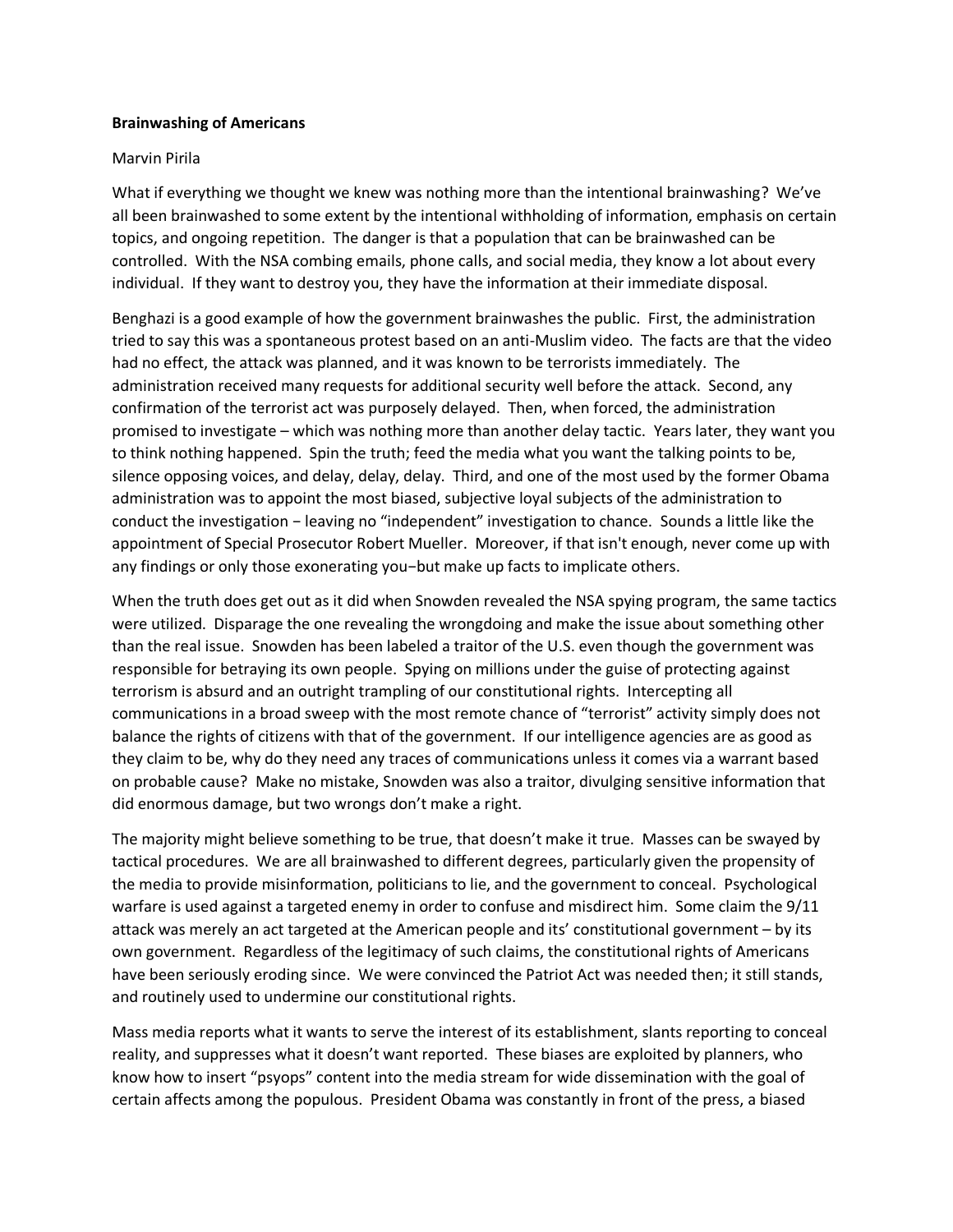media willing to do its part to endorse his agenda, facts be damned. He created the "news" that planted the information he wanted injected into the media. The failure of any group or individual to oppose his views makes it highly regarded as factual. Mainstream media does not seem to take an interest in what is or isn't true anymore – just what's palatable. Since his administration, the biased media continues to take its viewpoints from the Democratic party, still disregarding facts for opinions – opinions expressed as facts, hand-picked experts that tell the same story, and all parties trying their best to outsensationalize his or her counterparts. All of it is a horribly written script of political meandering pandered for the sole purpose of deceiving viewers−many too ill-informed to stop themselves from gobbling it up.

When their deceptions catch up to them, they spin it yet again, unremorseful for their intentional deceit. The media has been corrupted since its inception, but it is now so blatantly fictitious that one must ask how they can depict themselves as legitimate news. After they (CNN, MSNBC, the Washington Post, New York Times, etc.) are shown to deceive so many times, they should be labeled as "joke news" so no one takes it otherwise. The phony media and its outlets like Facebook pose the greatest risk to our Democracy. Rather than present the facts that acts as checks and balances against the claims of politicians, governments, and others, it supports an intentional misrepresentation of the facts. With over a billion users worldwide, this misrepresentation is dangerous.

Brainwashing methods are not complicated. First, an incident is used to put people into a state of shock, making them more susceptible to suggestion. Secondly, lying is used to repeatedly plant a psywar message that gives affirmative answers to the first questions likely to be asked. Finally, continue to lie by suppressing all counter evidence that might lead to a different assessment (cover-up). Doesn't that sound like the expensive and lengthy crap presented as evidence in the attempted takedown of President Trump? When incidents of shock are to be utilized, there is an initial softening of the population to mass delusional suggestion.

The appearance of choice and a flood of information confuse the average citizen into believing that he must be getting the truth. The general content line from all sources is basically the same. To hold people's attention, to keep them on "message," it's necessary to keep them in a highly emotional state. That's exactly why the media keeps stoking the flames when it brings their stories out, to maintain this emotional state. Once you're out of it, you begin to see, hear, and read things in a different light and the truth peeks in. They can't have you getting off message or you'll see and once you see, you are free of their bullshit.

The most successful way to sell a lie is to wrap it in an incontrovertible truth. Truth is defined as the "actual state of a matter, or conformity with fact or reality." Truth is neither a consensus nor a description of the present cultural mood. Messages should not be accepted at face value but examined in origin, context, and compared with related conversation or opinion.

The strong profit-making incentive of the American media leads them to seek a simplified format and uncontroversial position which will be adequate for the largest possible audience. That's where the fake news channels went wrong. They discarded facts for fictional sensationalism, making news by distorting the real facts. Now they are paying for it with lower ratings, less viewers, and less profits. Nonetheless, their current trend is to stay the course. The inevitable meltdown with the re-election of President Trump will show again how in the tank these fake news channels are. They should be indifferent in their views of both liberals and conservatives, Democrats and Republicans, resting solely on the facts but it